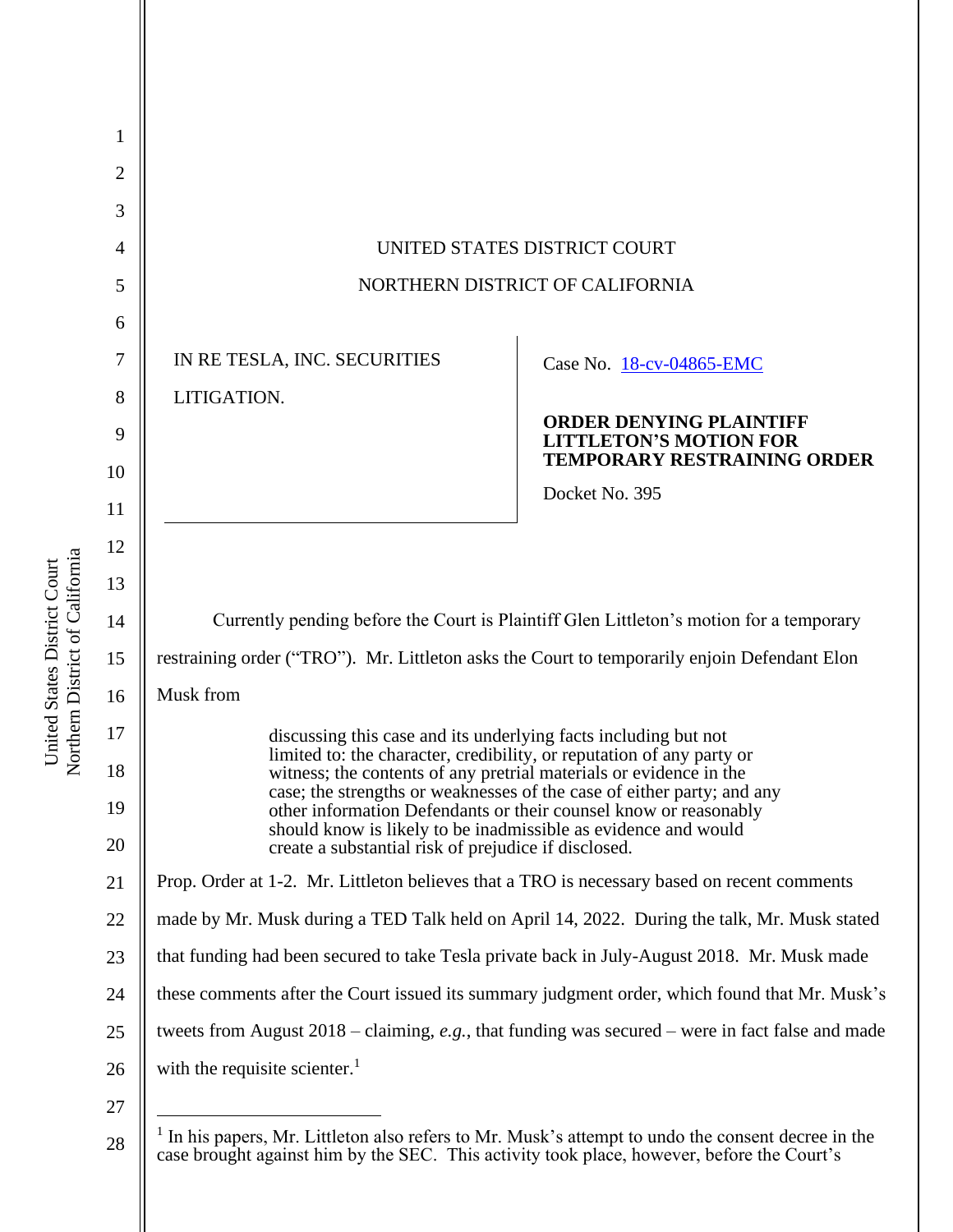|                                                                 | 5              |        |
|-----------------------------------------------------------------|----------------|--------|
|                                                                 | $\overline{6}$ |        |
|                                                                 | $\overline{7}$ |        |
|                                                                 | 8              |        |
|                                                                 | 9              |        |
|                                                                 | 10             | Doe    |
|                                                                 | 11             | 30, 2  |
|                                                                 | 12             |        |
|                                                                 | 13             | appro  |
|                                                                 | 14             | restra |
|                                                                 | 15             | comp   |
|                                                                 | 16             | avail  |
| Northern District of California<br>United States District Court | 17             |        |
|                                                                 | 18             | show   |

19

20

21

22

23

24

25

1

2

3

4

Having considered the parties' briefs and accompanying submissions, the Court finds the matter suitable for resolution without oral argument. The motion for relief is hereby **DENIED.** The order requested by Defendant is a form of prior restraint: "[c]ourt orders aimed at preventing or forbidding speech 'are classic examples of prior restraints.'" *Marceaux v. Lafayette City-Par. Consol. Gov't*, 731 F.3d 488, 493 (5th Cir. 2013) (quoting *Alexander v. United States*, 509 U.S. 544, 550 (1993)). "Prior restraints on speech are disfavored and carry a heavy presumption of invalidity." *Greater Los Angeles Agency on Deafness, Inc. v. Cable News Network, Inc.*, 742 F.3d 414, 430 (9th Cir. 2014) (quoting *Long Beach Area Peace Network v. City of Long Beach*, 574 F.3d 1011, 1023 (9th Cir. 2009)). Due to the dangers they pose, prior restraints on speech are subject to strict scrutiny. *See Arizona Right to Life Political Action Comm. v. Bayless*, 320 F.3d 1002, 1008 (9th Cir. 2003). *Doe v. Rose*, No. CV-15-07503-MWF-JCx, 2016 U.S. Dist. LEXIS 203529, at \*5 (C.D. Cal. Sept.  $2016$ ).

The Ninth Circuit has provided guidance as to when a prior restraint on trial participants is opriate. A court may issue a "gag order" against trial participants when  $\degree(1)$  the activity ained poses either a clear and present danger or a serious and imminent threat to a protected peting interest; (2) the order is narrowly drawn; and (3) less restrictive alternatives are not able." *Levine v. U.S. Dist. Ct.*, 764 F.2d 590, 595 (9th Cir. 1985).

26 The Court finds that, in the instant case, Mr. Littleton has failed to make a satisfactory showing on any of the above elements. For example, on (1), although this Court has a duty to insure the fairness of the trial and there will likely be a fair, or even substantial, amount of publicity at trial, the trial has now been rescheduled for January 2023. *See id.* at 598 (indicating that publicity during or immediately before trial is more of a concern than "publicity months in advance of trial"); *cf. id.* at 600 (indicating that voir dire may eliminate bias caused by pretrial publicity). Furthermore, the jury will be drawn from a "large, populous, metropolitan, and heterogeneous" community – a consideration the Ninth Circuit has stated is "critical" when a court considers "the likely effect of pretrial publicity on the jury pool." *Dan Farr Prods. v. U.S. Dist. Ct.*, 874 F.3d 590, 594 (9th Cir. 2017). Finally, it is worth noting that the substance of Mr. Musk's

27 28

summary judgment order.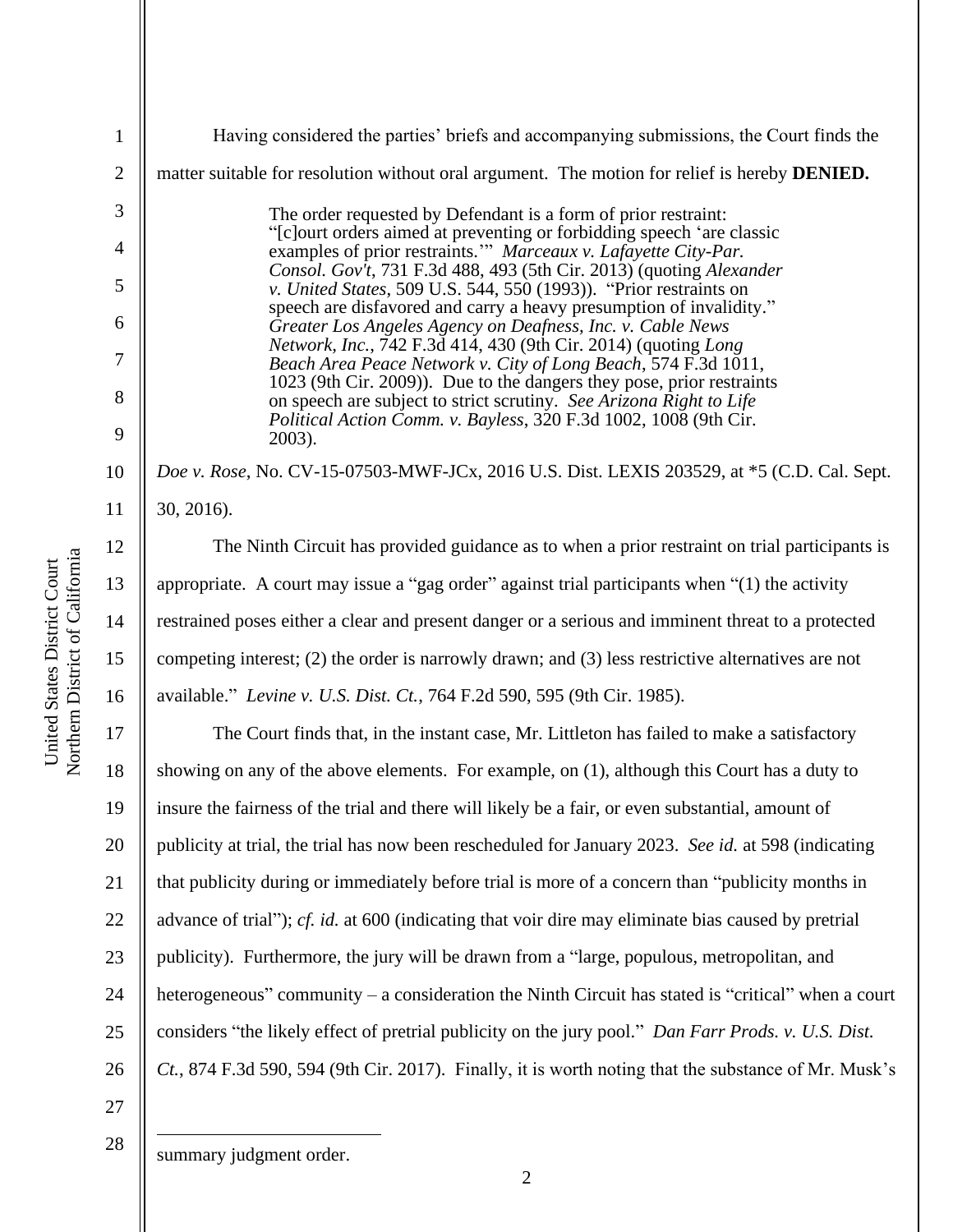2 3

4

5

6

7

8

9

10

11

12

13

14

15

16

17

18

19

20

21

22

///

///

///

///

23

24

25

26

1

recent comments are consistent with the public positions that he has already taken during this litigation, including at summary judgment.

On (2), the proposed TRO appears overbroad in that it restricts Mr. Musk (not just his counsel) from speaking and that it prevents him from speaking to anyone (not just, *e.g.*, media).<sup>2</sup> *Cf. Levine*, 764 F.2d at 593 n.1 (pointing out that only defense counsel and not the defendant himself was restricted from having contact with the media); *id.* at 595 (noting that "[t]he case for restraints on trial participants is especially strong with respect to attorneys"); *Farr*, 874 F.3d at 593 n.3 (noting that, under *Levine*, "a lower standard applies to prior restraints of *attorneys* participating in a case, who are officers of the court subject to fiduciary and ethical obligations" – and that this lower standard "does not apply to non-attorney participants") (emphasis in original).

Finally, on (3) as indicated above, voir dire can address bias caused by pretrial publicity. *See also Farr*, 874 F.3d at 595 (noting that voir dire is not designed to exclude from the jury "all citizens who have read or heard about the case and who keep abreast of current events"; "rather, it screens out 'those with *fixed opinions* as to guilt or innocence'") (emphasis in original). In addition, though "jury instructions are often an ineffective remedy," *Levine*, 764 F.2d at 600, the Court finds that unlikely to be true for the instant case where the jury will be told that the Court has already found that the August 2018 tweets were false and made with the requisite scienter. *See Farr*, 874 F.3d at 593 (stating that "[a] prior restraint to ensure a fair trial is permissible 'only if its absence would prevent securing twelve jurors who could, with proper judicial protection, render a verdict based only on the evidence admitted during trial'"); *id.* at 595 (adding that there is "a rebuttable presumption that juries follow jury instructions").

<sup>27</sup> 28  $2$  In his motion, Mr. Littleton states that he seeks to enjoin Mr. Musk "from communicating with the media, press, news outlets, and the like," Mot. at 9, but Mr. Littleton's proposed order is not so limited.